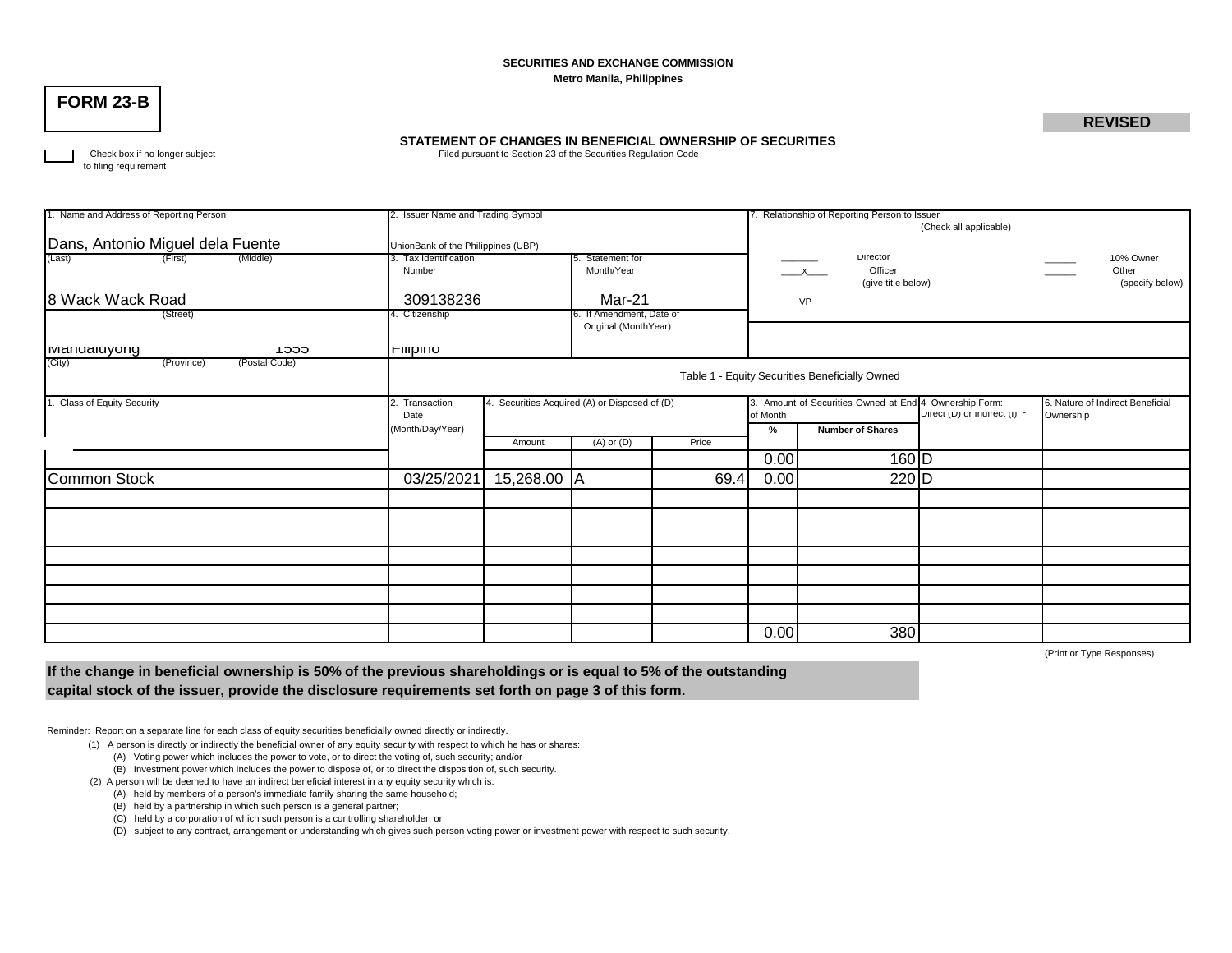### **FORM 23-B** (continued) **Table II - Derivative Securities Acquired, Disposed of, or Beneficially Owned (e.g., warrants, options, convertible securities)**

| 1. Derivative Security | 2. Conversion or 3. Transaction<br><b>Exercise Price</b><br>of Derivative<br>Security | Date<br>(Month/Day/Yr) | 4. Number of Derivative Securities<br>Acquired (A) or Disposed of (D) |                | 5. Date<br>Exercisable and<br><b>Expiration Date</b><br>(Month/Day/Year)<br>Date Exercisable<br>Expiration |      | 6. Title and Amount of<br><b>Underlying Securities</b><br>Amount or |                     | 7. Price of<br>Derivative<br>Security | 8. No. of<br>Derivative<br>Securities<br>Beneficially<br>Owned at<br>End of | 9. Owner-<br>ship Form<br>of Derivative<br>Security;<br>Direct (D) | 10. Nature<br>of Indirect<br>Beneficial<br>Ownership |
|------------------------|---------------------------------------------------------------------------------------|------------------------|-----------------------------------------------------------------------|----------------|------------------------------------------------------------------------------------------------------------|------|---------------------------------------------------------------------|---------------------|---------------------------------------|-----------------------------------------------------------------------------|--------------------------------------------------------------------|------------------------------------------------------|
|                        |                                                                                       |                        | Amount                                                                | $(A)$ or $(D)$ |                                                                                                            | Date | Title                                                               | Number<br>of Shares |                                       | Month                                                                       | Indirect $(I)$ *                                                   |                                                      |
|                        |                                                                                       |                        |                                                                       |                |                                                                                                            |      |                                                                     |                     |                                       |                                                                             |                                                                    |                                                      |
|                        |                                                                                       |                        |                                                                       |                |                                                                                                            |      |                                                                     |                     |                                       |                                                                             |                                                                    |                                                      |
|                        |                                                                                       |                        |                                                                       |                |                                                                                                            |      |                                                                     |                     |                                       |                                                                             |                                                                    |                                                      |
|                        |                                                                                       |                        |                                                                       |                |                                                                                                            |      |                                                                     |                     |                                       |                                                                             |                                                                    |                                                      |
|                        |                                                                                       |                        |                                                                       |                |                                                                                                            |      |                                                                     |                     |                                       |                                                                             |                                                                    |                                                      |
|                        |                                                                                       |                        |                                                                       |                |                                                                                                            |      |                                                                     |                     |                                       |                                                                             |                                                                    |                                                      |
|                        |                                                                                       |                        |                                                                       |                |                                                                                                            |      |                                                                     |                     |                                       |                                                                             |                                                                    |                                                      |
|                        |                                                                                       |                        |                                                                       |                |                                                                                                            |      |                                                                     |                     |                                       |                                                                             |                                                                    |                                                      |
|                        |                                                                                       |                        |                                                                       |                |                                                                                                            |      |                                                                     |                     |                                       |                                                                             |                                                                    |                                                      |
|                        |                                                                                       |                        |                                                                       |                |                                                                                                            |      |                                                                     |                     |                                       |                                                                             |                                                                    |                                                      |
|                        |                                                                                       |                        |                                                                       |                |                                                                                                            |      |                                                                     |                     |                                       |                                                                             |                                                                    |                                                      |

Explanation of Responses:

03/30/2021

**Date** 

Note: File **three (3**) copies of this form, one of which must be manually signed. Attach additional sheets if space provided is insufficient.